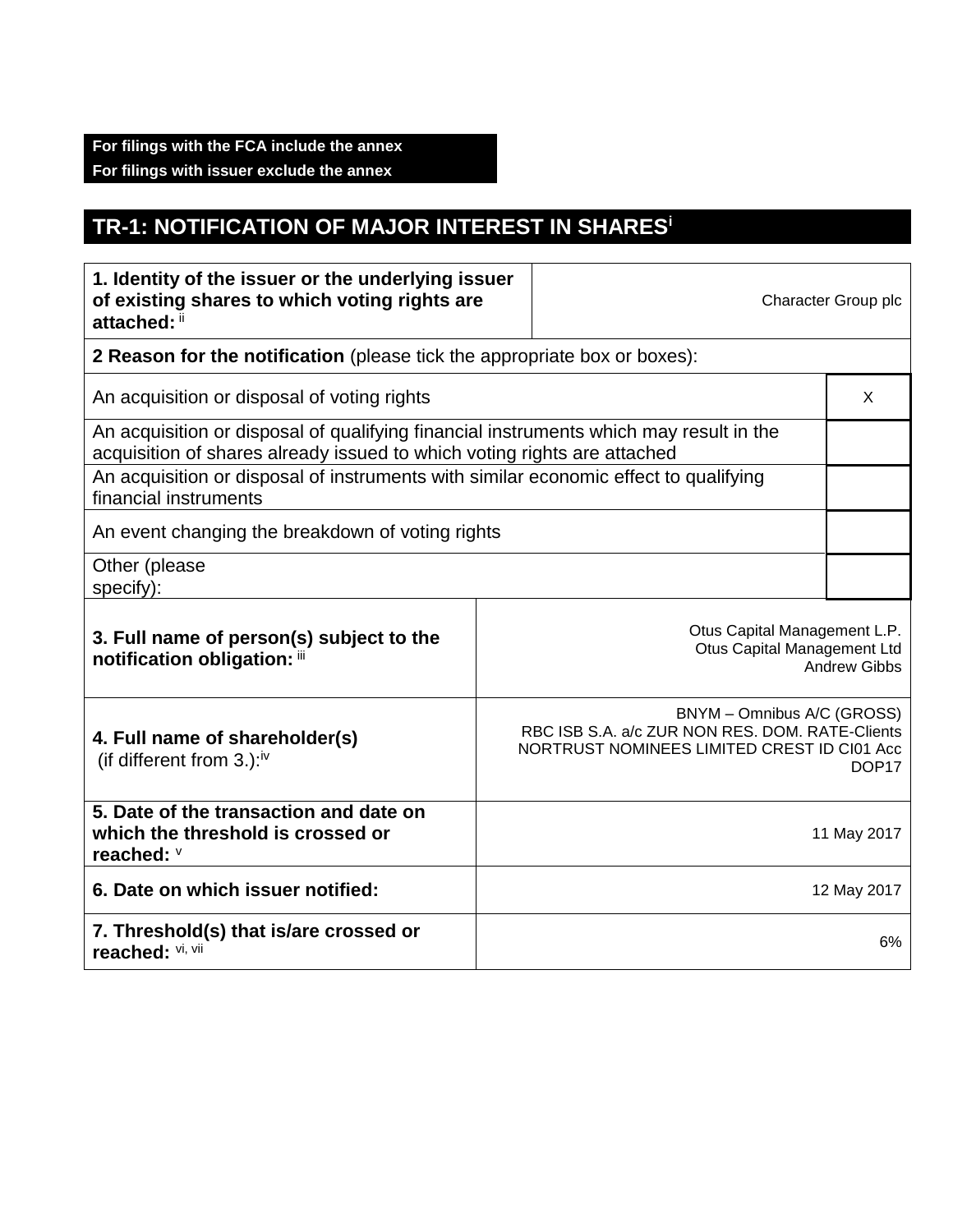| 8. Notified details:                         |                                                               |                         |                                                      |                            |              |                      |                 |
|----------------------------------------------|---------------------------------------------------------------|-------------------------|------------------------------------------------------|----------------------------|--------------|----------------------|-----------------|
| A: Voting rights attached to shares vili, ix |                                                               |                         |                                                      |                            |              |                      |                 |
| Class/type of<br>shares                      | <b>Situation previous</b><br>to the triggering<br>transaction |                         | Resulting situation after the triggering transaction |                            |              |                      |                 |
| if possible using<br>the ISIN CODE           | <b>Number</b><br><b>Number</b><br>οf<br>οf                    |                         | <b>Number</b><br>of shares                           | Number of voting<br>rights |              | % of voting rights x |                 |
|                                              | <b>Shares</b>                                                 | Voting<br><b>Rights</b> | <b>Direct</b>                                        | Direct <sup>xi</sup>       | Indirect xii | <b>Direct</b>        | <b>Indirect</b> |
| Ordinary shares                              |                                                               |                         |                                                      |                            |              |                      |                 |
| GB0008976117                                 | Above 5%                                                      | Above 5%                | N/a                                                  | N/a                        | 1,428,352    | N/a                  | 6.75%           |

| <b>B: Qualifying Financial Instruments</b>           |                                |                                           |                                                                                                           |                       |
|------------------------------------------------------|--------------------------------|-------------------------------------------|-----------------------------------------------------------------------------------------------------------|-----------------------|
| Resulting situation after the triggering transaction |                                |                                           |                                                                                                           |                       |
| Type of financial<br>instrument                      | <b>Expiration</b><br>date xili | Exercise/<br><b>Conversion Period Xiv</b> | <b>Number of voting</b><br>rights that may be<br>acquired if the<br>instrument is<br>exercised/converted. | % of voting<br>rights |
|                                                      |                                |                                           |                                                                                                           |                       |

| C: Financial Instruments with similar economic effect to Qualifying Financial Instruments<br>xv, xvi |                 |                   |                                   |                                |                         |              |
|------------------------------------------------------------------------------------------------------|-----------------|-------------------|-----------------------------------|--------------------------------|-------------------------|--------------|
| Resulting situation after the triggering transaction                                                 |                 |                   |                                   |                                |                         |              |
| <b>Type of financial</b>                                                                             | <b>Exercise</b> | <b>Expiration</b> | Exercise/                         | <b>Number of voting rights</b> | % of voting rights xix, |              |
| <b>instrument</b>                                                                                    | price           | date xvii         | <b>Conversion</b><br>period xviii | instrument refers to           | <b>XX</b>               |              |
|                                                                                                      |                 |                   |                                   |                                | <b>Nominal</b>          | <b>Delta</b> |
|                                                                                                      |                 |                   |                                   |                                |                         |              |

| Total (A+B+C)                  |                             |  |
|--------------------------------|-----------------------------|--|
| <b>Number of voting rights</b> | Percentage of voting rights |  |
| 1,428,352                      | 6.75%                       |  |